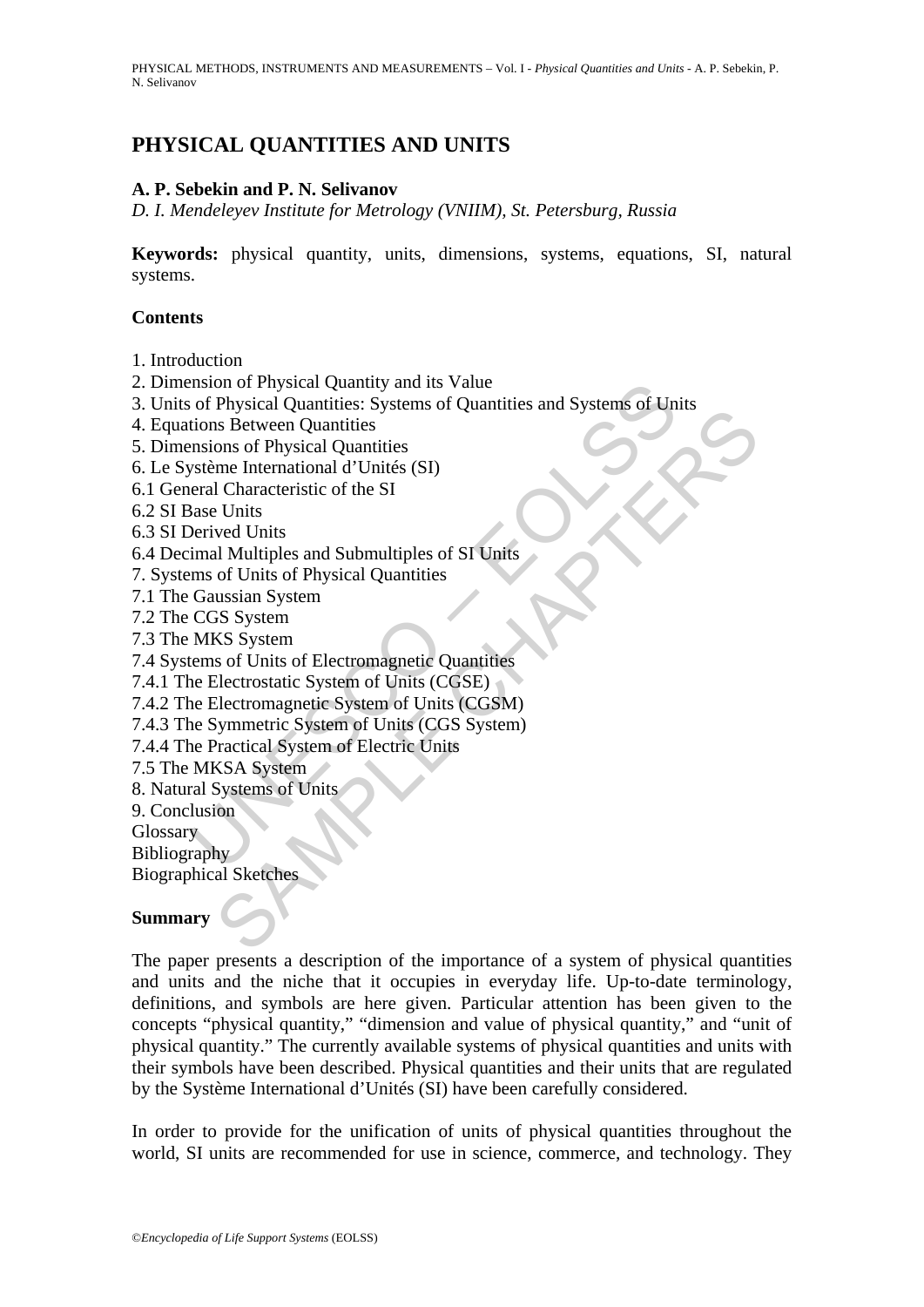are agreed internationally, accepted by the CGPM, and provide a reference in terms of which all other units are presently being defined. The SI base units and SI derived units, including those with special names, have an important advantage because they form a coherent system, that is, a system of units related by the rules of multiplication and division with a numerical factor equal to 1. The paper also suggests the rules of forming coherent derived SI units.

The Système International d'Unités is a direct descendant of the decimal metric system, because it was based on a decimal number system and retained the principle of forming decimal multiples and submultiples of units from the SI units.

Besides, the first six prefixes of the Metric System entered into the SI prefixes. This paper gives the existing SI prefixes used to form multiples and submultiples of units based on the SI units. The multiples and submultiples of the SI units are also recommended for use in practice; they also relate to SI units.

Some non-SI units are still widely used in scientific, technical, and commercial literature and some will probably continue to be used for years. Other non-SI units, such as units of time, are so widely used in everyday life and so deeply rooted in the history and culture of mankind that they will continue to be used in the immediate future.

The paper presents the following categorization of the non-SI units: units accepted for use with the SI and those used temporarily with the SI.

In addition to the non-SI units, relative and logarithmic quantities, which are identical within all systems of units, are of considerable current use.

the mist six perfines of the weath exysted entered into the six<br>ives the existing SI prefixes used to form multiples and submu<br>on the SI units. The multiples and submultiples of the SI<br>tended for use in practice; they also the SI units. The multiples and submultiples of the SI units are<br>the SI units. The multiples and submultiples of the SI units are<br>eld for use in practice; they also relate to SI units.<br>-SI units are still widely used in sc Unification of physical quantities used in different fields of physics follows the methods given in International Standard ISO 31. The systems of physical quantities presented in this document are also considered in the given paper. For each physical quantity, we indicate its name, symbol, definition, and an SI unit (with its name, symbol, and definition).

## **1. Introduction**

Cognition of the surrounding world rests on information about physical quantities. Whatever area of activities we engage in, (science, industry, agriculture, and so on) we constantly face the necessity of measuring such physical quantities as length, mass, time, temperature, electrical and magnetic quantities, quality parameters of products, and so on. Measurements give a profound quantitative characteristic of different physical phenomena and allow us to apply them in everyday life.

Scientific investigations search for new laws of nature, from investigations of microand macrocosms, studies of the ocean and outer space, to investigations of substances and materials research in medicine and biology. All these are unimaginable without accurate measurements with which quantitative relationships between the phenomena studied are determined.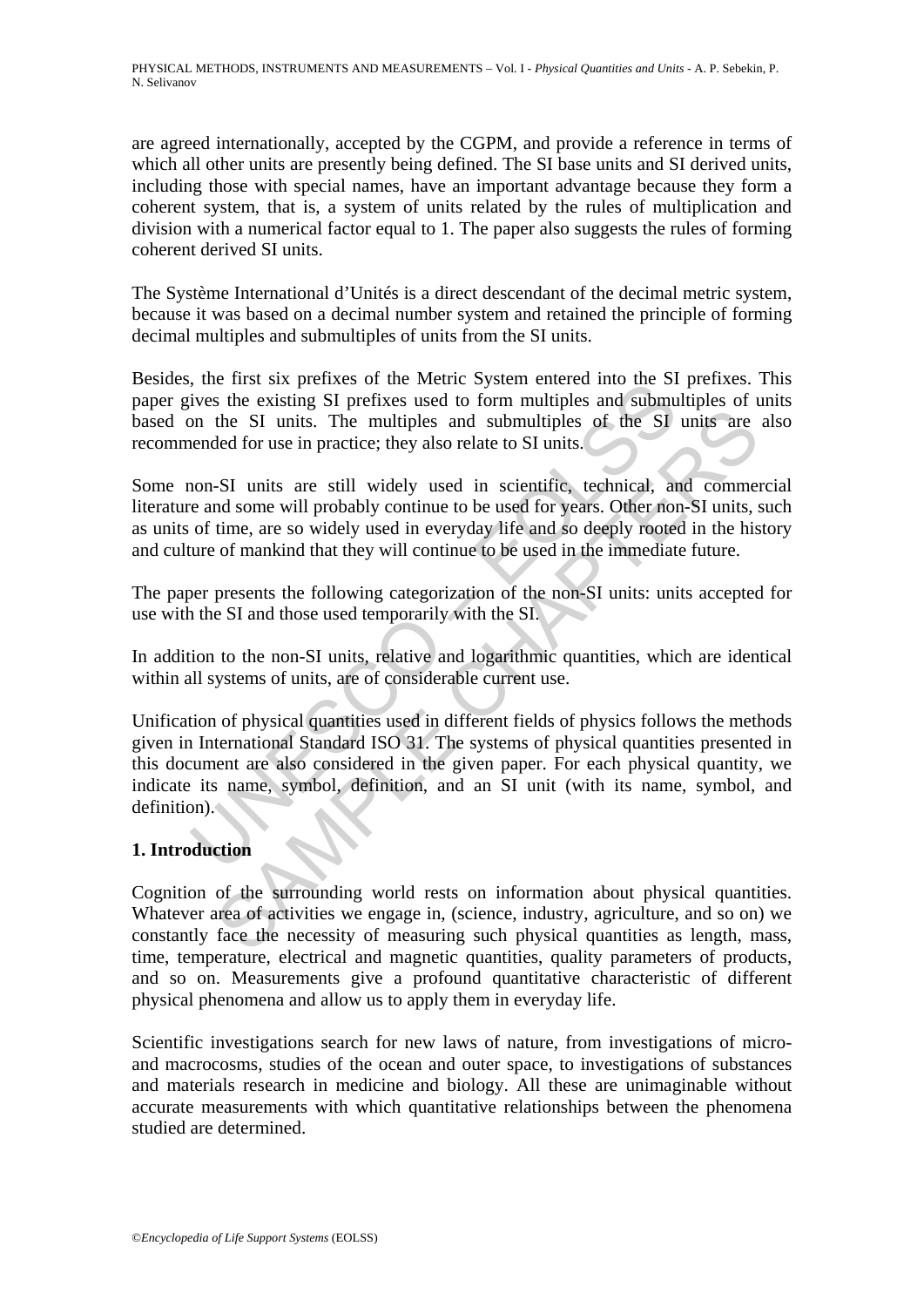In addition, no technological process can do without measurements; for example, serial production, a heart of today's industry, is based on the use of interchangeable parts whose dimensions are measured with a high degree of accuracy.

Measurements of different physical quantities are carried out in the course of a variety of tests and verifications, in certification of products, in environmental protection, in ensuring security of labor, and so on.

The concept "physical quantity" was first used in physics. Investigations of physical phenomena and the links between them, governed by laws, have necessitated the introduction into science of the concept of a considerable number of different quantities characterizing either special properties of matter or some peculiarities of the phenomena as such. These quantities have been named physical quantities.

Physical quantities are widely used in science because they allow us to represent the phenomena being studied in terms of mathematical relations and to obtain objective information that characterizes them both quantitatively and qualitatively.

### **2. Dimension of Physical Quantity and its Value**

The particular properties of matter of some pecunatities of<br>These quantities have been named physical quantities.<br>1 quantities are widely used in science because they allow us to<br>the mate being studied in terms of mathemat The quantities are widely used in science because they allow us to represent<br>the being studied in terms of mathematical relations and to obtain object<br>that characterizes them both quantitatively and qualitatively.<br>**Solutio** Presently, a physical quantity is defined as an attribute of a physical body (system, phenomenon, or process) that may be common for many physical bodies in a qualitative sense, while, in a quantitative sense, it is unique for each of them. In a qualitative sense, a physical quantity may be inherent in different material bodies, processes, or phenomena.

A physical quantity determined quantitatively is an individual property of a concrete object. For example, one may distinguish length, width, and height of an object. With knowledge of length, width, and height one can form an opinion concerning the distinctions between objects.

The concept "physical quantity" is used not only in physics but also in chemistry and in other sciences when, in order to evaluate an attribute of an object quantitatively, application of physical (experimental) methods becomes necessary.

It is obvious that any object has its own volume, mass, and so on. To put it otherwise, every object has its own quantitative definition; that is why one can distinguish objects by a dimension of one or other physical quantity. The concept "dimension" of a physical quantity is taken to mean quantitative definiteness of the quantity, being peculiar to any concrete material object, system, phenomenon, or process. The value of a physical quantity is an expression of the dimension of the physical quantity in terms of a certain number of units accepted for it. A numerical value of a physical quantity should not be confused with its dimension. A dimension of a physical quantity of a given object exists in reality irrespective of whether we know it or not. However, a numerical value of a physical quantity appears only once a dimension of a quantity of a certain object has been expressed with the help of a unit.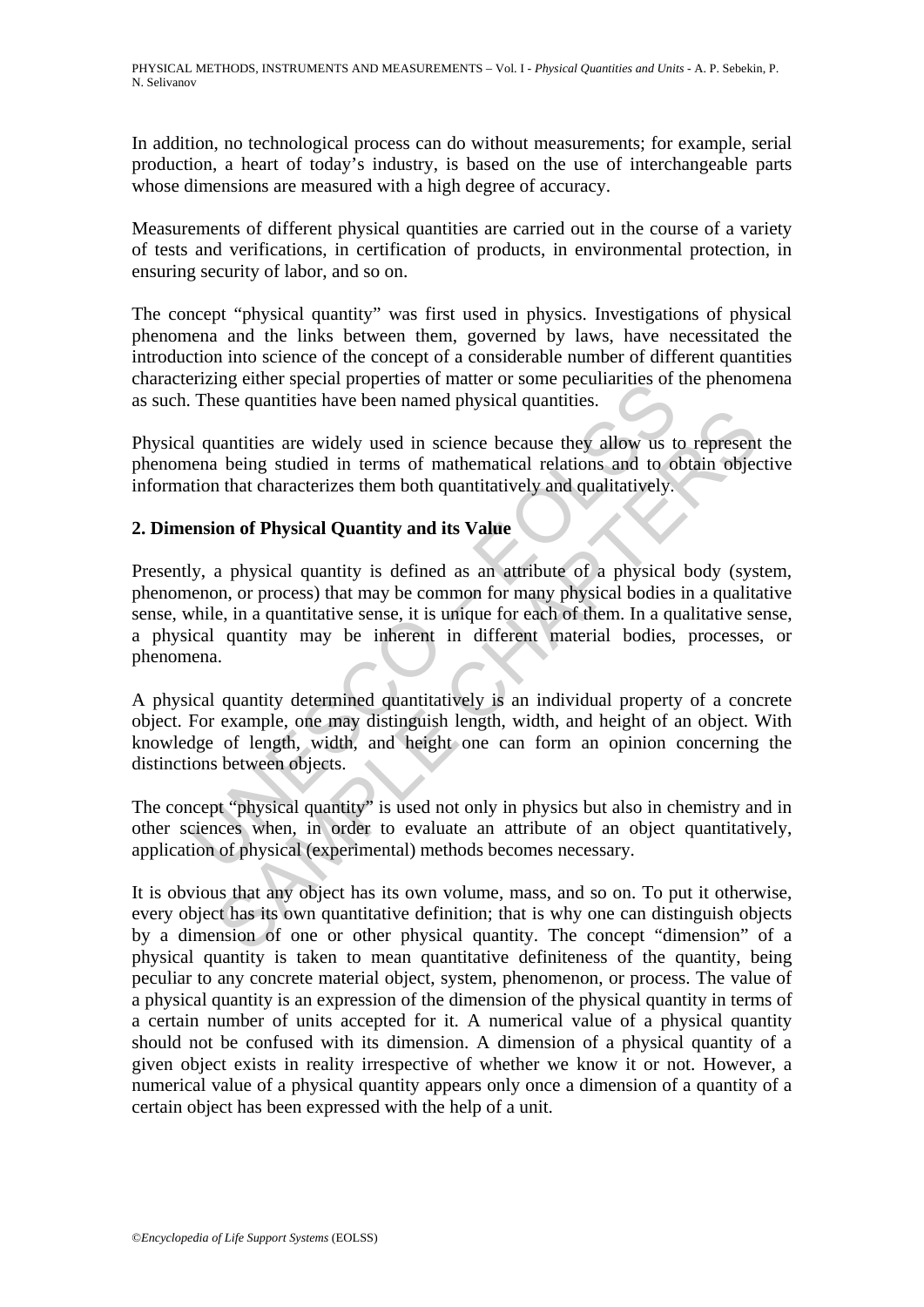A numerical value of a physical quantity is obtained from its measurement or calculation.

### **3. Units of Physical Quantities: Systems of Quantities and Systems of Units**

For each physical quantity, one chooses a unit that does not differ from a corresponding quantity physically but has a quite definite dimension. Every concrete quantity can be defined as the product of a unit multiplied by an abstract number:

$$
X = \{X\} \ [X] \tag{1}
$$

where:

- *X* is the value of the physical quantity;
- ${X}$  is the numerical value (abstract number); and
- [*X*] is the unit of the physical quantity *X*.

This notation has been recommended by International Standard ISO 31/0.

Objective quantitative information about physical quantities can be obtained if the quantities are expressed through the units universally accepted for use.

the value of the physical quantity;<br>is the numerical value (abstract number);and<br>is the unit of the physical quantity X.<br>tation has been recommended by International Standard ISO 31/0.<br>ve quantitative information about phy Units of the Système International d'Unités (SI) adopted at the eleventh Conférence Générale des Poids et Mesures (CGPM) in 1960, and modified at subsequent meetings of the CGPM, have been used throughout the world in accordance with International Standard ISO 1000-(1992).

Before proceeding to a presentation of the structure and content of the SI, consider the system of physical quantities that is appropriate to the SI.

By a system of physical quantities we mean a total combination of physical quantities formed in keeping with widely accepted principles; some quantities are taken as independent (base quantities) and the others are defined as functions of the independent quantities and are called "derived" quantities.

Frame of the numerical value (abstract number); and<br>the numerical value (abstract number); and<br>the numerical value (abstract number); and<br>quantitative information about physical quantities can be obtained if<br>recepted thro The system of quantities upon which the international system of units has been based has seven base quantities. It is called the "LMTIQNJ" system of quantities, that is, length L, mass M, time T, electric current I, thermodynamic temperature Q, amount of substance N and luminous intensity J. In addition to the base quantities, the system also includes derived physical quantities that are related to the base quantities by defining equations

With advances in physics and metrology, the system of physical quantities forming the basis of the Système International d'Unités has been gradually developed. It is subdivided into the following quantity systems:

- mechanics (LMT), in the defining equations of which the usual three base quantities (length, mass, and time) are used;
- electricity and magnetism (LMTI) with four base quantities (length, mass, time, and electric current);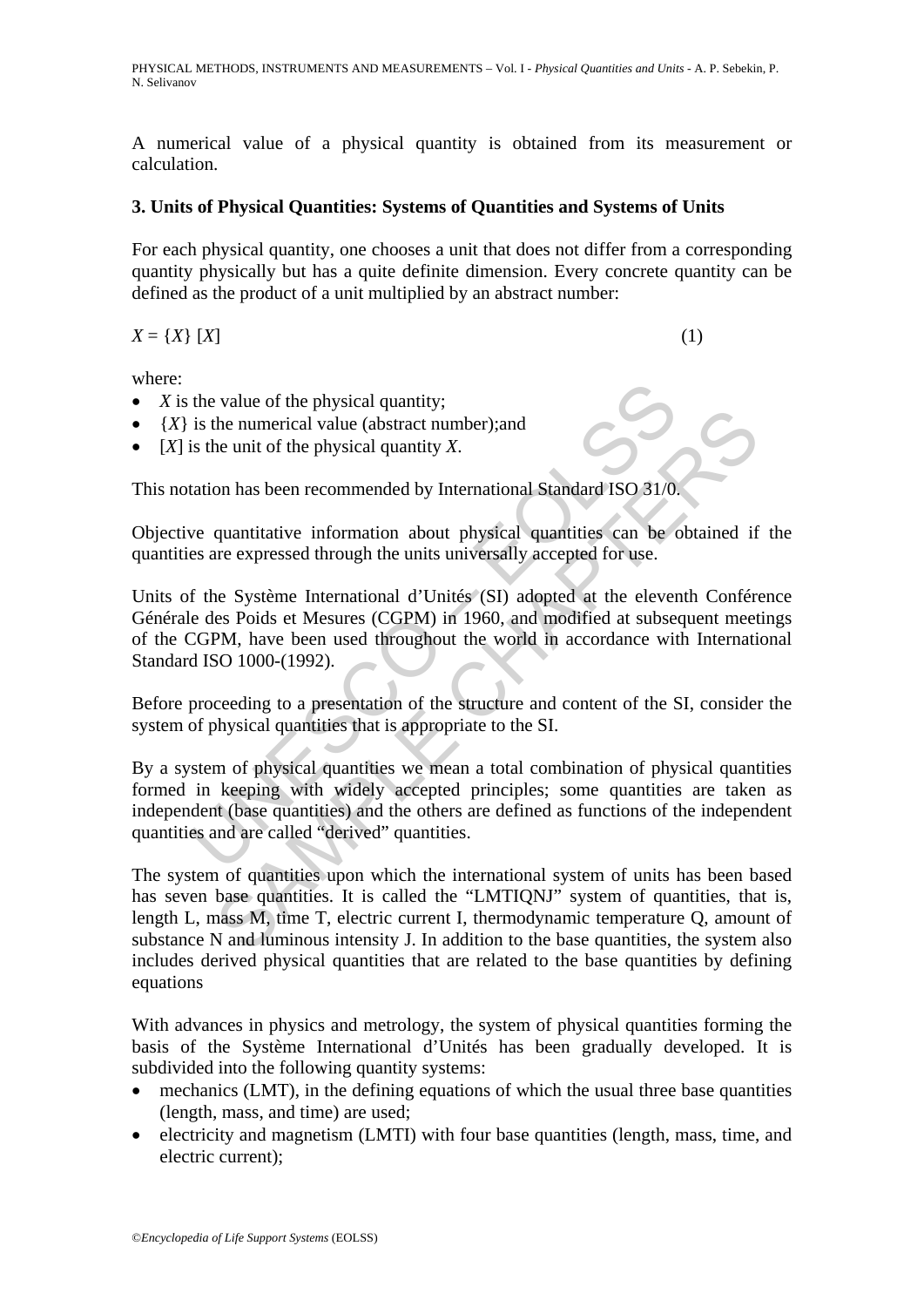- thermodynamics (LMTQ);
- light and related electromagnetic radiations (LMTJ);
- physical chemistry and molecular physics (LMTQN); and
- ionizing radiations (LMTIN).

Symbols assigned to the base quantities are used to denote quantity systems; for example, the quantity system for mechanics in which length L, mass M, and time T are accepted for use as the base quantities is called the LMT system.

### **4. Equations Between Quantities**

Coupling equations relating the quantities concerned can reflect the laws of nature and (or) be the defining equations for derived quantities. In these equations, letter symbols represent physical quantities. For example, consider the equation:

 $V = l/t$  (2)

where:

- *v* is the velocity of a point moving linearly and uniformly;
- *l* is the length or distance moved; and
- *t* is the time taken to move that distance.

is equations relating the quantities concerned can reflect the law<br>the defining equations for derived quantities. In these equations,<br>it physical quantities. For example, consider the equation:<br>the velocity of a point mov defining equations for derived quantumes. In these equations, leader the symptosical quantities. For example, consider the equation:<br>
length or distance moved; and<br>
time taken to move that distance.<br>
(on reflects the exis This equation reflects the existing dependence of the velocity on the distance and time and is a defining equation of the physical quantity (velocity) in the LMT system of quantities.

Eq. (2) is a defining equation presented in the simplest algebraic form. With the proviso that the algebraic form is kept, the equation defining a certain derived quantity *X*, can be written in a general form:

$$
X = Z X_1^{\alpha 1} X_2^{\alpha 2} ... X_n^{\alpha n}
$$
 (3)

where:

- $X_1, \ldots, X_n$  are the base quantities or some other already known derived quantities through which the quantity *X* is determined;
- $\alpha$ 1,... ...,  $\alpha$ *n* are abstract numbers; and
- *Z* is a coefficient.

There are also some other, more complicated defining equations that can take differential, integral, exponential, and other forms.

### **5. Dimensions of Physical Quantities**

Derived physical quantities can be both dimensional and dimensionless. A dimension of a physical quantity is an expression in the form of a power monomial that is composed of the products of symbols for base physical quantities raised to different powers. The expression reflects the relationship between a given physical quantity and physical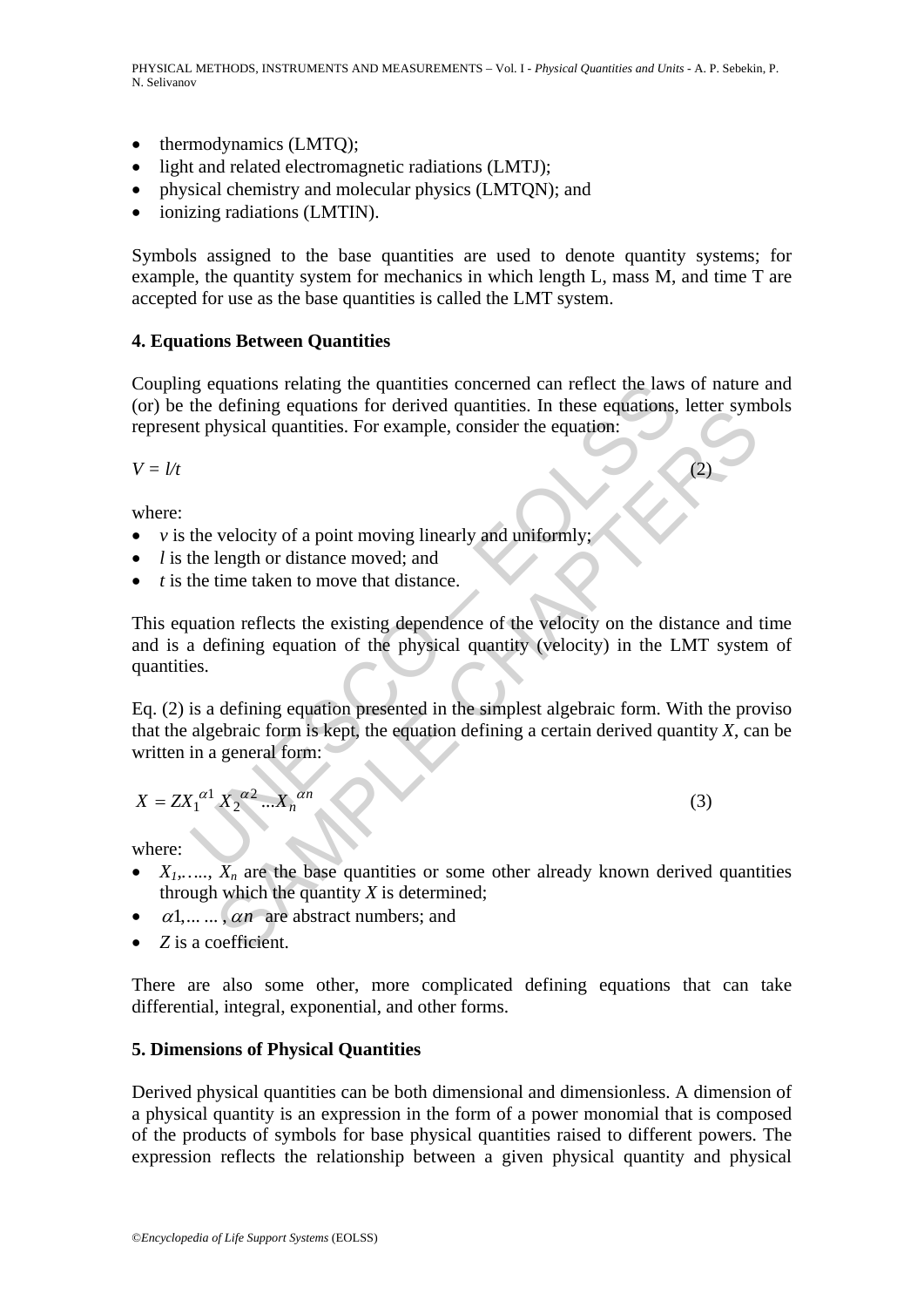quantities taken for the base ones in the given system of quantities, which has a proportionality coefficient equal to 1.

The concept "dimension" also spreads to the base quantities. The dimension of a base quantity in respect to itself is equal to 1 and does not depend on other quantities; that is, the formula for the dimension of the base quantity coincides with its symbol. For example, a dimension of length is L, that of mass is M, and that of time is T, and so on.

In accordance with International Standard ISO 31/0, the dimension of quantities is designated as "dim" (abbreviation of "dimension").

To find a dimension of a derived physical quantity in a certain quantity system, it is necessary that the dimensions of quantities should be substituted for their symbols to the right side of the defining equation of this quantity. For example, in the LMT system for Eq. (2) we obtain the following:

**dim**  $v = LM^0T^{-1} = LT^{-1}$  (4)

The exponents to which the dimensions of the base physical quantities were raised in Eq.  $(4)$ — $(+1)$  for L, 0 for M,  $(-1)$  for T—are called the exponents of the dimension of the physical quantity. They may take different values, that is, they may be integer or fractional, positive or negative, and may be equal to 0.

A dimension of any derived physical quantity in the LMT system of quantities may be expressed by an exponential monomial:

$$
\dim X = L^{\alpha} M^{\beta} T^{\gamma} \tag{5}
$$

a dimension of a derived physical quantity in a certain duality<br>try that the dimensions of quantities should be substituted for their<br>le of the defining equation of this quantity. For example, in the L<br>we obtain the follo of the defining equation of this quantity. For example, in the LMT system<br>obtain the following:<br> $M^0T^{-1} = LT^{-1}$  (4)<br>ents to which the dimensions of the base physical quantities were raise<br> $M^0T^{-1} = LT^{-1}$  (4)<br>for L, 0 for M, A dimension of a derived physical quantity in a system of quantities corresponding to the Système International d'Unités (SI) that is based on quantities such as length, mass, time, electric current, thermodynamic temperature, luminous intensity, and amount of substance can be expressed, in a general form, as:

$$
\dim X = L^{\alpha} M^{\beta} T^{\gamma} I^{\delta} Q^{\epsilon} J^{\rho} N^{q}
$$
\n(6)

In Eqs. (5) and (6),  $\alpha$ ,  $\beta$ ,  $\gamma$ ,...,  $\rho$ ,  $q$  are the exponents of a dimension of a derived physical quantity in the LMTIQJN system of quantities.

Thus, physical quantities in the dimensions of which any one of the base physical quantities is raised to a power not equal to zero refer to derived physical quantities.

Dimensionless physical quantities are those in the dimensions of which base physical quantities enter with exponents equal to zero.

Dimensionless quantities refer to ratios of two quantities of the same kind, that is, relative quantities or their functions (exponents, products of exponents, logarithms, trigonometric functions, and so on). Examples of relative quantities are relative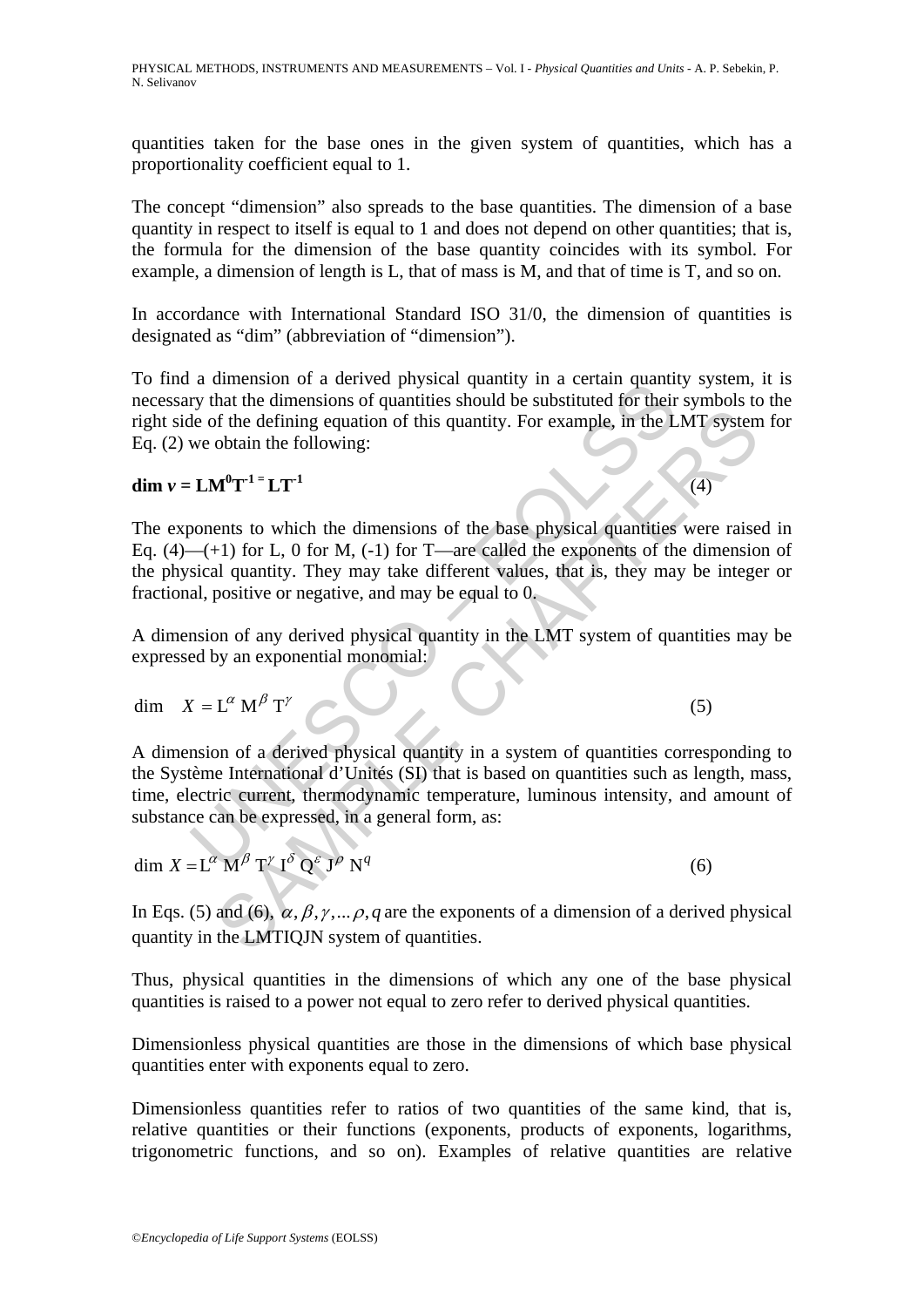lengthening, efficiency, magnetic permeability, and so on. The dimension of a derived physical quantity is also the dimension of its unit. Mention may be also made of a number of practical applications of the concept "dimension of physical quantity."

Firstly, it is possible, by reference to the dimension of a quantity, to determine by how much the dimension of a unit of a given derived physical quantity would vary under a change of the dimensions of the units of the quantities taken for the base ones.

Secondly, by means of the dimensions of physical quantities, one can check the correctness of equations resulting from theoretical conclusions, by using the principle of dimensional similarity of the terms of physical equations. Thus, the dimensions on the right and left hand sides of the equation linking different physical quantities should be identical.

Analysis of dimensions and the theory of physical similarity, which allow us to study complicated physical phenomena using reduced models, are also based on the principle of dimensional similarity of the terms of physical equations.

## **6. Le Système International d'Unités (SI)**

## **6.1 General Characteristic of the SI**

By the turn of the eighteenth century, the growth in the world's industry and commerce generated the need to establish a unified system of measures that could serve "à tous les temps à tous les peuples."

I.<br>
So of dimensions and the theory of physical similarity, which all<br>
1.<br>
So of dimensions and the theory of physical similarity, which all<br>
atated physical phenomena using reduced models, are also based consional simila f dimensions and the theory of physical similarity, which allow us to star also physical phenomena using reduced models, are also based on the principal similarity of the terms of physical equations.<br> **EVALUATE:** The term French scientists created the decimal metric system, based on a single unit, a unit of length, the meter, which was originally intended to be one forty millionth part of Earth's meridian. The units of area and volume were defined as the square meter and the cubic meter, respectively, and the unit of mass, the kilogram, as the mass equal to the mass of a cubic decimeter of pure water at 4 °C.

The decimal metric system was used to create multiples and submultiples of all derived units and of the base unit, the meter, as well; factors equal to  $10^n$  were used, where *n* is a positive or negative integer number.

A series of the following first six prefixes were introduced, namely, deca  $(10<sup>1</sup>)$ , hecto  $(10^2)$ , kilo  $(10^3)$ , deci  $(10^{-1})$ , centi  $(10^{-2})$  and milli  $(10^{-3})$ .

The decimal metric system adopted in France at the end of the eighteenth century gained recognition in the second part of the nineteenth century. In this connection, a demand arose for a standing international organization, whose principal task was to use the metric system and to contribute to its further improvement and propagation.

In Paris; at the international diplomatic conference held in May 20, 1875, representatives of seventeen nations signed the Convention du Mètre, in accordance with which the Bureau International des Poids et Mésures (BIPM) was established for the following purposes: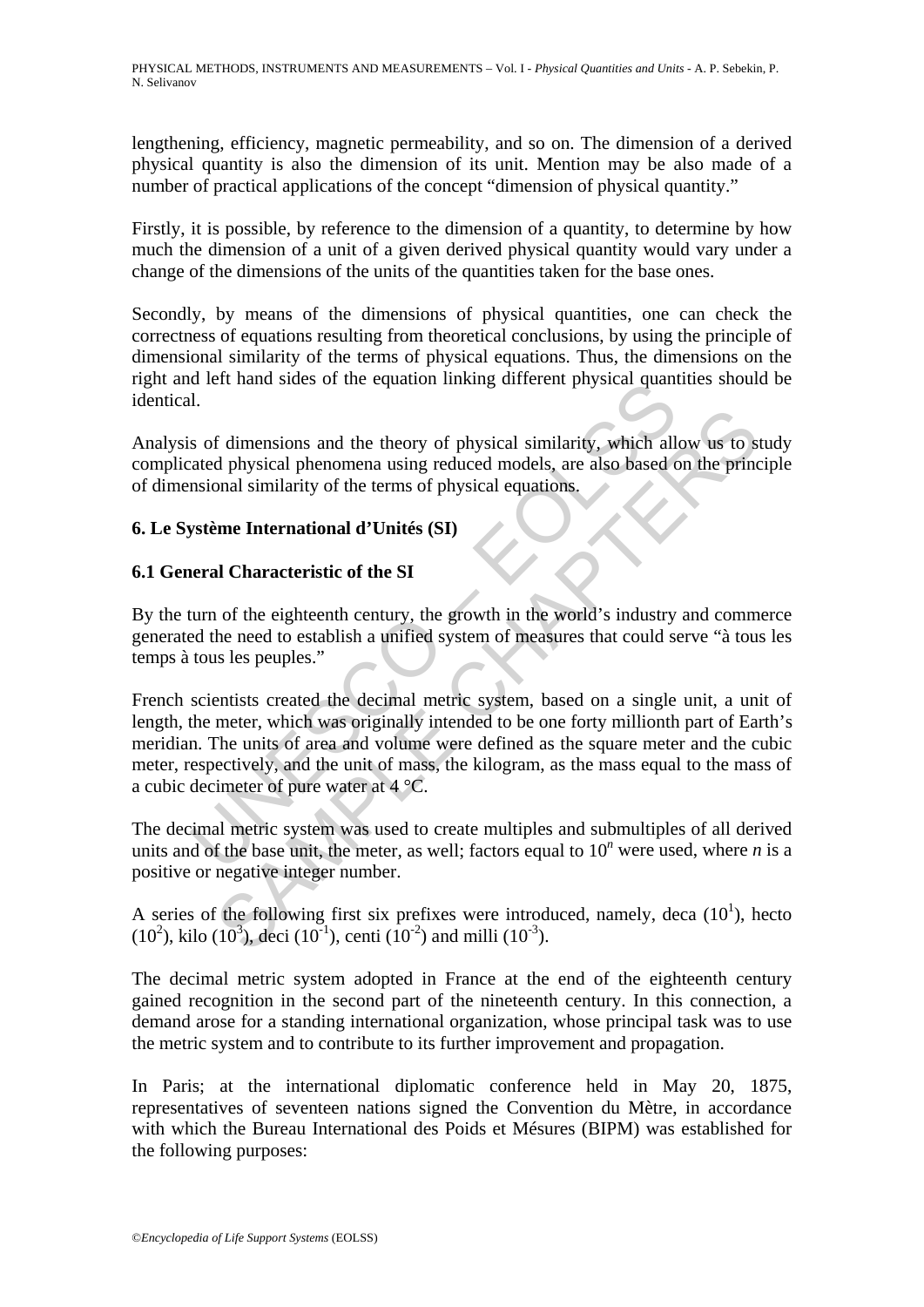- To maintain the international prototypes of the meter and the kilogram.
- To carry out (at regular intervals) comparisons of national prototypes of the meter and kilogram against their international prototypes.
- To modify the metric system.

The Convention du Mètre was revised according to the international agreement signed in Sèvres, at the BIPM, in October 6, 1921, with the aim to extend the scope and responsibilities of the convention to the field of electric measurements and determination of fundamental physical constants.

Further investigations at the BIPM were aimed at improvement and modification of the metric system in order to establish a practical international system of units, which would involve all kinds of measurements. It is worth noting that, in accordance with the Convention du Mètre, the Conférence Générale des Poids et Mésures (CGPM) has become the world's highest authority on units of physical quantities, on their definitions as well as on the methods for reproduction of units by means of measurement standards.

all kinds of measurements. It is worth noting that all kinds of measurements. It is worth noting that, in accordination du Mètre, the Conference Générale des Poids et Mésures the world's highest authority on units of physi shows on incastancemas. It is wornt noting unat, in accourance with<br>a ratios of the Conference Genérale des Poids et Mésures (CGPM)<br>vorld's highest authority on units of physical quantities, on their definit<br>on the method Some of the questions considered are being settled by the Comité International des Poids et Mésures (CIPM) on behalf of the Conférence Générale des Poids et Mésures (CGPM). The proceedings of the CIPM are recorded in protocols of its meetings, that is, in the *Procès-Verbaux des Séances du CIPM* (PV), published by the BIPM, and the official reports of the CGPM are annually published by the BIPM in the *Comptes Rendus des Séances de la Conférence Générale des Poids et Mésures* (CR).

The name "Système International d'Unités (SI) was given to this new practical system by the eleventh CGPM (Resolution 12), in 1960.

The resolutions of the CGPM cited in this text are presented in the brochure of the BIPM entitled *Le Système International d'Unités*, Appendix 1.

The International System of units meets the following requirements, which have been used as the basis for its establishment:

- Possibility of assuring the unification of units of physical quantities in all countries throughout world.
- Versatility, which means that the system is useful for all fields of human activity.
- Uniqueness of a unit for each physical quantity.
- Consistency (coherence), which is achieved by a choice of a small number of base units while derived units are formed with the use of defining equations with coefficients equal to 1.
- Possibility of assuring high accuracy in realization of units experimentally (base units first).

Units of the Système International d'Unités (SI) can be divided into two classes: SI base units and SI derived units.

- -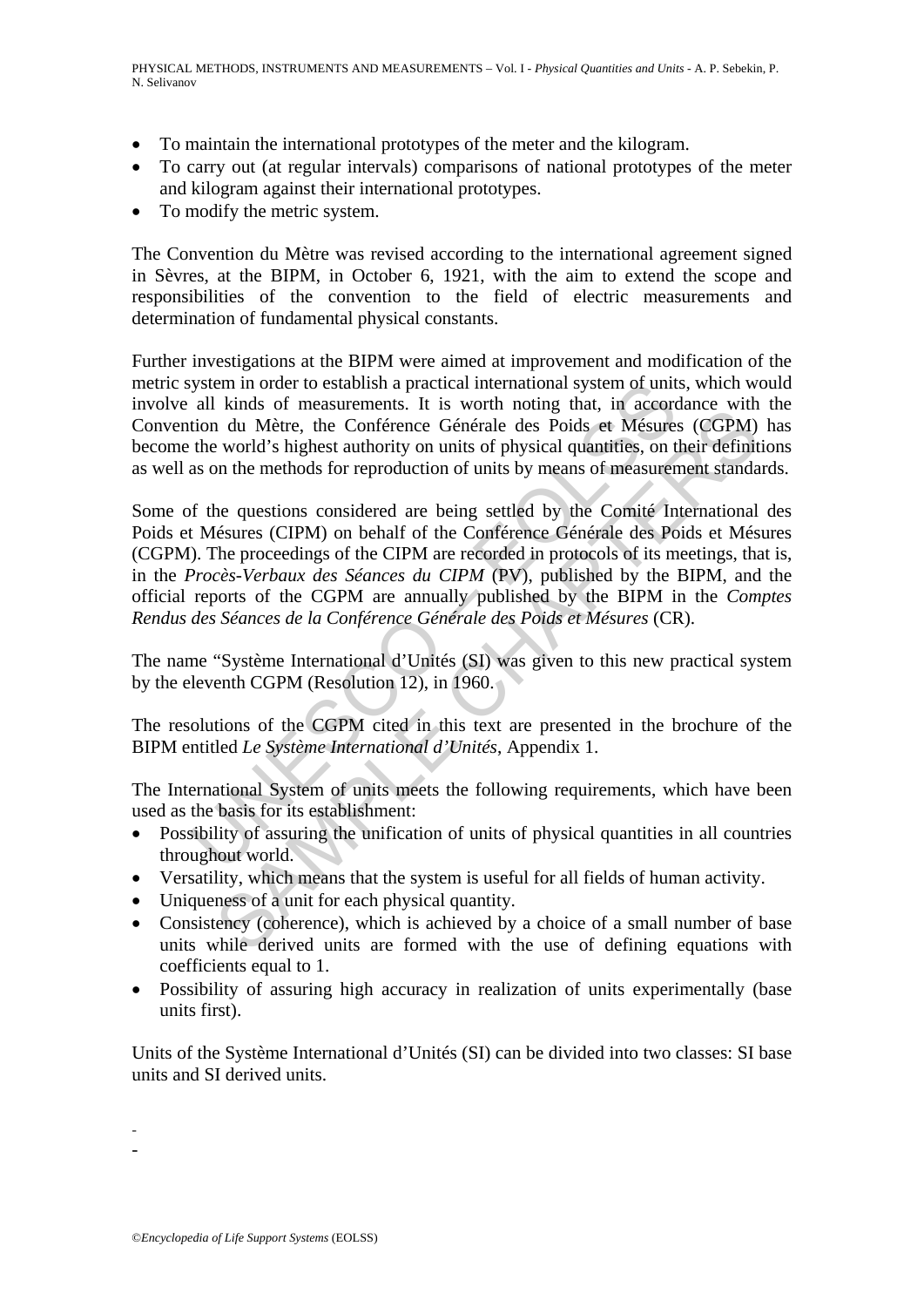-

## TO ACCESS ALL THE **23 PAGES** OF THIS CHAPTER, Visit[: http://www.eolss.net/Eolss-sampleAllChapter.aspx](https://www.eolss.net/ebooklib/sc_cart.aspx?File=E6-08-01-04)

#### **Bibliography**

Bureau International des Poids et Mésures (BIPM) (1987). *Le BIPM et la Convention du Mètre*, 45 pp. Sèvres, Paris: BIPM. [This describes the BIPM experimental basis used for carrying out investigations on further improvement of the Système International d'Unités.]

Bureau International des Poids et Mésures (BIPM) (1998). *Le Système International d'Unités (SI)*, 152 pp. Sèvres, Paris: BIPM. [This publication is a guide to the International System of Units (SI) used throughout the world.]

*Convention du Mètre* (signed 20 May 1875). Paris: Gautier-Villars, imprimeur-librair (1905). 17 pp. [In accordance with this document, the decimal metric system adopted in 1875, and the Système International d'Unités approved later, in 1960, were recommended for use throughout the world.]

aris: BirM. [1ms assertoss the BirM. That success the BirM. BirM. That success the BirM. That success the BirM. That success the Methemational d'Unités.]<br>International des Poids et Mésures (BIPM) (1998). Le Système Interna national des Poids et Mésures (BIPM) (1998). Le Système International d'Unités (SI)<br>Paris: BIPM. [This publication is a guide to the International System of Units (SI)<br>Paris: BIPM. [This publication is a guide to the Inte International Council for Science (CODATA) (1986). *The 1986 Adjustment of the Fundamental Physical Constants*, 36 pp. A Report of the CODATA Task Group on Fundamental Constants, CODATA Bulletin No. 63, November 1986. [This contains the agreed values of the fundamental physical constants recommended for use in different fields of science, technology, and education throughout the world.]

International Organization of Legal Metrology (OIML) (1978). *Vocabulaire de Mètrologie Legale*, 184 pp. OIML. [This presents terms and definitions of concepts used in the field of legal metrology.]

International Standards Organization (1992a). *International Standard IEC 27-1. Letter symbols to be used in electrical engineering. Part 1*, 111 pp. General, IEC. [This IEC document is aimed at unification of physical quantities and units used in electrical and electronic engineering.]

International Standards Organization (1992b).*International Standard ISO 31-0*. *Quantities and Units, Part 0: General Principles*, 37 pp. ISO. [The standard contains data on general rules and regulations concerning physical quantities, equations, and units with their symbols as well as rules of writing symbols and numbers.]

International Standards Organization (1992c). *International Standard ISO 31 (Parts 0-13)*. *Quantities and Units*, 266 pp. ISO. [This is a fundamental international documentary standard on problems of unification of physical quantities and units used in different fields of physics, and on problems of unification of mathematical signs and symbols used in different areas of science and technology.]

International Standards Organization (1992d). *International Standard ISO 1000. SI Units and recommendations for the use of their multiples and certain other units*, 22 pp. ISO. [This document is a fundamental international documentary standard according to which the Système International d'Unités is being introduced throughout the world. This also contains the recommended multiples and submultiples of the SI units.]

International Standards Organization (1993). *Congress International Vocabulary of Basic and General Terms in Metrology (VIM)*, 59 pp. [The vocabulary is a fundamental international documentary standard on terminology in the field of metrology.]

#### **Biographical Sketches**

#### **Alexei P. Sebekin**

Date of birth: May 27, 1945. Education: In 1968, A. Sebekin graduated from the Leningrad Electrotechnical Institute named after V. I. Ul'yanov (Lenin), the Faculty of Electronic Engineering. In